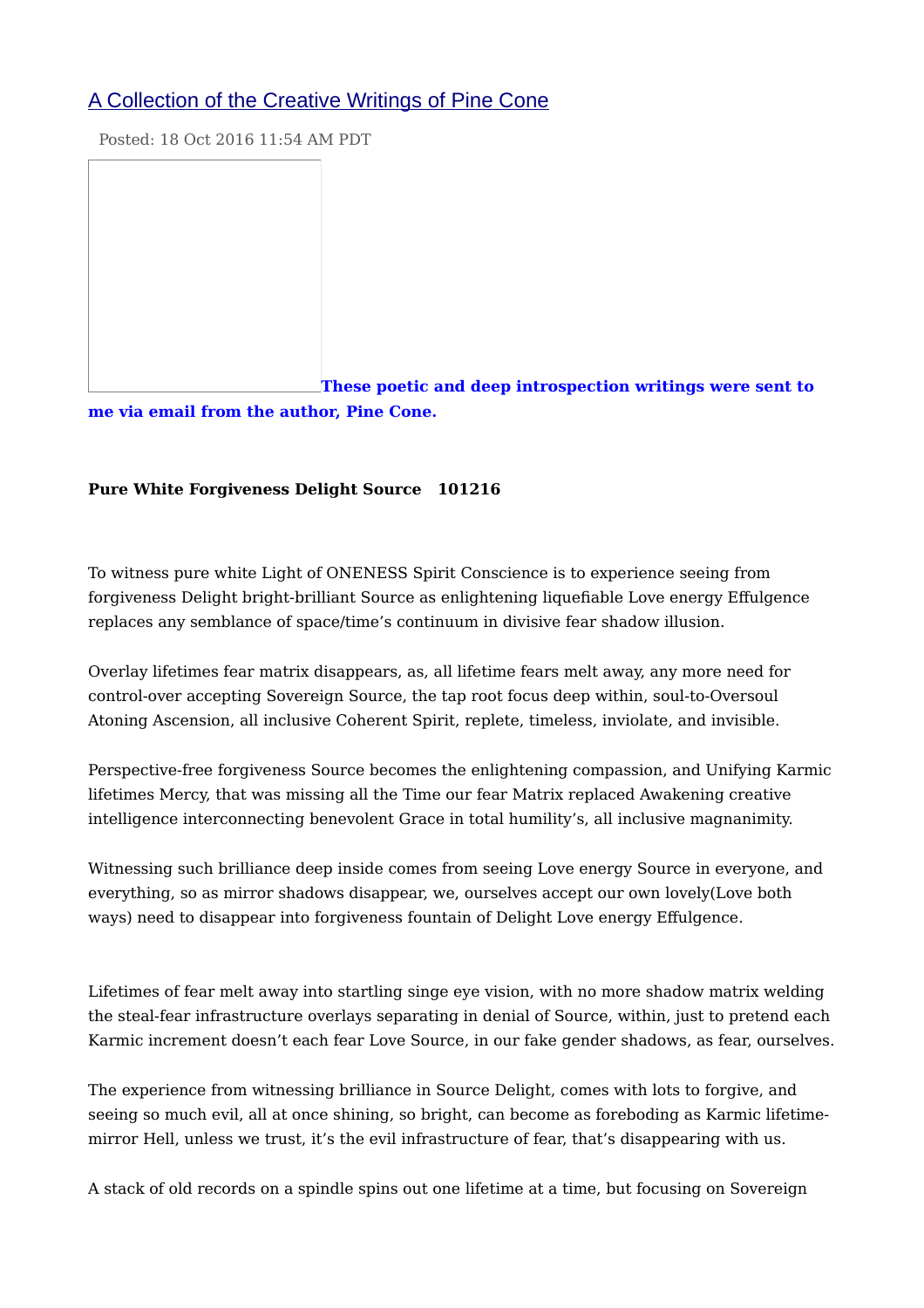Center collides all the music energy of life, as if bright sparks replace any more need to hear the solid iron bang on the hammering anvil of such heavy gold, and busy shining arrogant gender.

I have seen the Light now, so, as I am disappearing into Delight, Source seems to shine away any more need to fear evil, as Effulgence from inside, even sees the sum of all our fear consciousness, as one breath away from shining away everything, that isn't Love Conscience.

# **The Worse It Is, The Better It Isn't 101816**

The worse physical suffering is outside, the better forgiveness Spirit draws us inside

Let's pretend, that Alice, rapes, sacrifices, and eats a few children every month, then assassinates anyone who who speaks the truth of Alice, so she lives pretty high on the hog of, all her cannibalistic child sacrifice. Of course she will attract the disease of cannibalism, "Kuru", where her suffering makes her have constant tremors, and loud outbursts of giggly-dead-child belly laughs, so what would become her fitting Karma, to come back here again, to experience, directly what harm she did to others, to be able to choose a kinder option?

What the Hell? Alice would need to come back, maybe as a hairy male, Fred, and suffer being raped, sacrificed, and eaten, just to get in touch with how, that feels, so he/she can let go of any more need to rock, and roll, right into the Laughing-disease of Kuru, all over again. To know this much unkind suffering, ONENESS Spirit Conscience would need to provide this unkind of switchback Karmic role mirror-double suffering Hell, so the worse "It" is, definitely, the better, this "IT" isn't.

What if the Pretty Dark Nobility cannibals, also lived, so high on the hog, that they became the head of the octopus Mafia snake, then wouldn't that malevolent, a role require billions of minions of suffering Hog-slave Undead Snake-head victims, just to clear, that much Karma in direct many lifetimes Karmic experiences? How many can agree, that we, all must have come back to suffer for the Dark Nobility's switchback Karmic experience, to help us, all unlearn child rape, sacrifice, and cannibalism rock, and roll Pretty Laughing-disease?

If to err is cannibalistic "Kuru" pretentious human, and to forgive our lowest common denominator favorite Leaders then, by forgiving the elite, would, even make our own rotting need for unkind collective consciousness disappear, would that we become, instead, as we can become grateful for, all the worst of the worse, that would make it better, that no Karmic-gender here can, ever make any of this worst "It", all better. All~each child of us, are each~all children of us, and that's, just the way Karma works to help us change our minds, so we can migrate through the veil of fear, without so much flesh eating Karmic-gender baggage.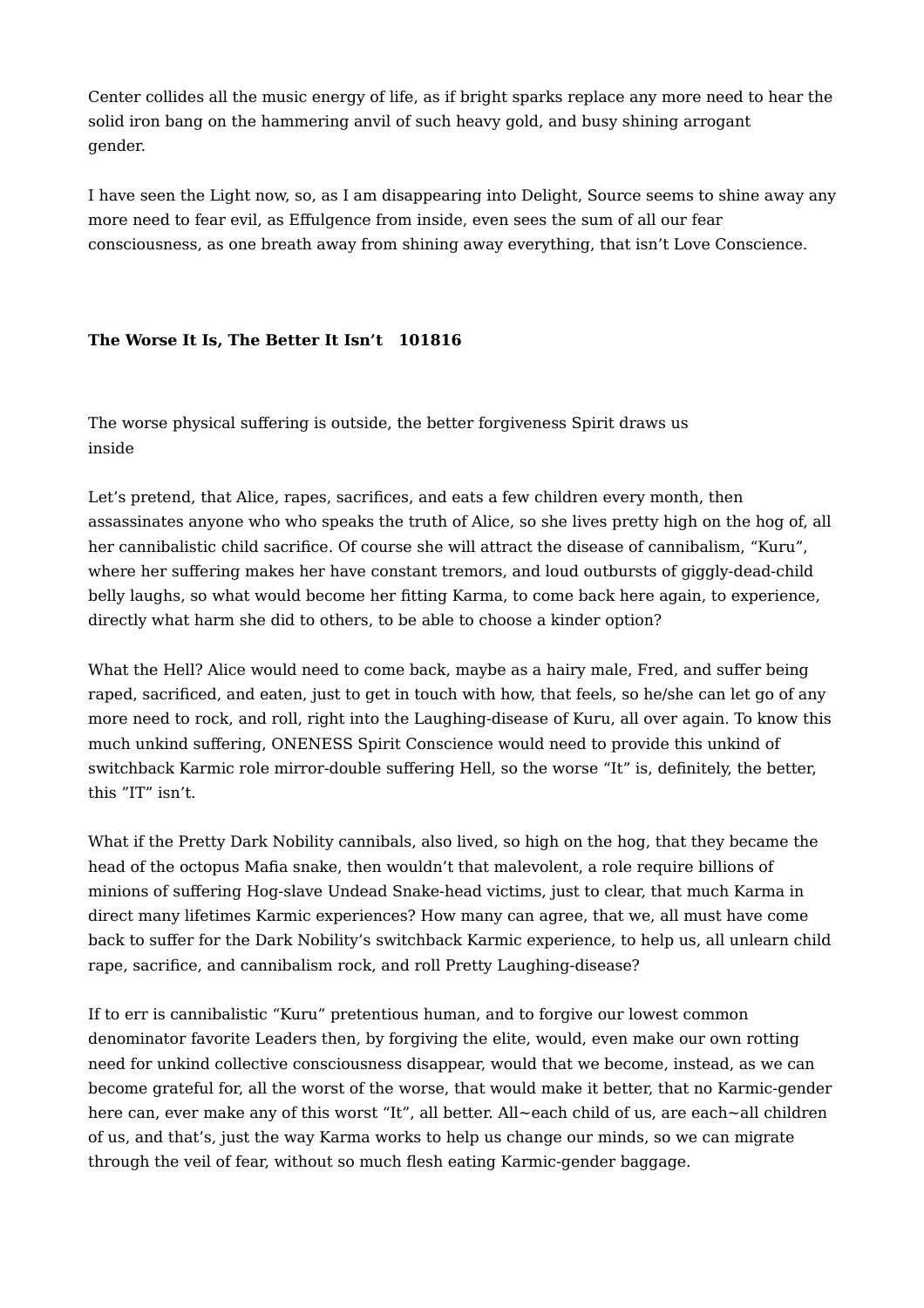We, never are able to stop long enough here in mirror-double Hell to see how the octopus Mafia, not only consumes us with so many sucker-tentacle hungry-legs, but an octopus is more like a tongue, that licks its way into almost any infiltrate-fit, down to the smallest human detail, and even in between our carnivorous human 'Kuru" smiling teeth. When a cannibal eats a child, that "Leader" is really getting eaten in another Karmic lifetime, so who is to say we don't need everything we get, can, also fit when, we say we get everything we need here on Mother Earth.

This Karmic mirror-double paradigm is, ever so temporary, yet we deny all our suffering with many fake grins, that we have, all turned into our own Karmic disgrace, laughing all the way to our unsteady Thank God its Friday Halloween Satanic rock, and roll collective undead consciousness, and without a Conscience; I might add to our favorite Hairy-denied Karmicdivide? If, even one of us eats a child, then we, all suffer, so to know our, own suffering is to know how to Love Listen to, any Karmic laughing cannibal rock, and roller here.

The worse Karmic gender awareness outside, the better Immortal Love wants to flows inside

# **Dissonance Enlightening Acuity 101716**

If women use sex, as a Blackmailing weapon against men, to mock them, and ridicule them with constant contemptuous motives for power over men, to own children, and to take children away from their Fathers, if we men let go of any more need for sex, and increasing women's weapon arsenal, Mothers would lose their weaponry, and men would gain their Sovereign Benignity.

If men use sex, as a Blackmailing weapon against women, to mock them, and ridicule them with constant contemptuous motives for power over women, to own wives, and to leave women alone with bastards, if we women let go of any more need for sex, and increasing men's weapon arsenal, Fathers would lose their weaponry, and women would gain their Sovereign Benignity.

If no child was used, owned, or Blackmailed by parents this way, the past, and future would become the same presence, and there would be no more need for Unifying Karmic divisivegender role-reversal Lifetimes Mercy, so we, all would get a chance to enjoy benevolence, and Magnanimity, with the, only option left for us: to enjoy gender-free Spirit Sovereignty within a collective compassion, by switching our allegiance from creation, to ONENESS Spirit Conscience of Immortal Love energy effulgence.

War, Money, fused relationships, and playing role-divisive motives would cease, and so would all the unwritten rules, that corrupt Mafia geopolitics control, so ONENESS Spirit Conscience of Immortal Love energy effulgence would merge together a new cognitive acuity, that can, never evolve as long as the, only Karmic game-increase in town remains competitive "Getting married, and cloning more suffering child-sacrifice hostages".

If the Dark Cabal's genocidal Satanic elite Mafia depends on our, only Karmic game-increase in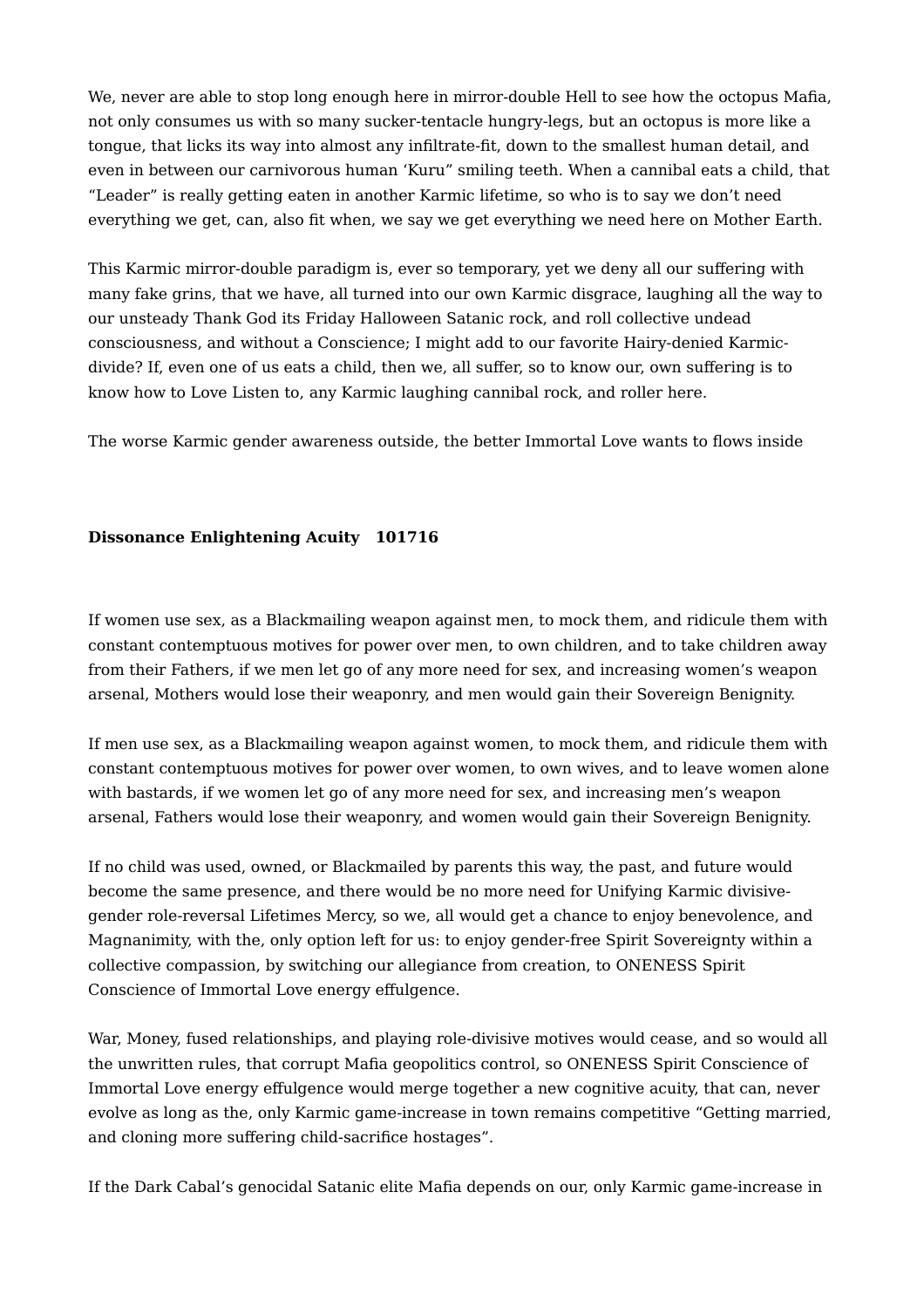town, as they would have to go child rape/sacrifice hungry, and as their cannibalism suffering "Kuru" symptoms disappear with them, we can forget geopolitical Blackmail, while we all watch our, own sorry indifferent malevolence transform into benevolence, before our collective dissonance consciousness disappearing, right before our new mind of Delight Acuity-eyes.

If Love is the absence of gender, and Karma is the absence of Love, then, as we disappear into ONENESS Spirit Conscience, sex would disappear, as fast as divisive-gender motives. Our continual War co-creation projection comes from gender's sex distraction, away from forgiveness, compassion, and Unifying lifetimes Mercy cognitive acuity, so we, gender remain what splits our True-Love-Self in fear-half, from the constant struggle between Holy Spirit intimacy inside, wrapped with pretentious flesh-eating Karmic-roles outside.

We are the War problem in the second place, and so too is the War between favoring collective "Mortal-fear" consciousness, or ONENESS Spirit Conscience of "Immortal-love" energy effulgence, instead. Playing any Karmic gender-roles makes the operative priority "Playing" more shake-a-spear obvious for us to stop pretending sex is Love, and stop pretending we aren't, mostly afraid of our Sovereign Love interconnection deep down inside Coherent Spirit Communion within all~each of us.

# **How Kind Angels Delight 101616**

The idea of directly interconnecting, within, through ONENESS Spirit Conscience to, all others, and, all the Inner Realm Angels of Mercy, inner guides, Galactic mentors, Pain Saints, Holy Spirit forgiveness nurturing, and Unifying Karmic divisive-gender role-reversal lifetimes Mercy, along with Universal multidimensional protection, was, is, and will, always threaten the collective consciousness Morphogenetic-disregard dumbed-down field of survival-fear, and guilt of separation Mob Posse-worship hubristic arrogant-ego narcissistic Stockholm Syndrome sickloyalty to Authoritarian Centralization trauma-base mind-control.

The, very inclusive idea of, each with Sovereignty, as, all interconnecting benevolence with magnanimity, and, all Sovereign ONENESS Spirit Conscience Communing telepathically with creative intelligence robs the 'robbers' of all their fierce need for retaining fear, and control over slavery-demand for continual externalization of their, own personal Sovereignty within our 'missing' Mother Earth collective compassion. Temporary ideas are not, any more Immortal Love energy effulgence, than any illusory Morphogenetic field of self-serving exclusive Mortal-mob collective consciousness illusory mirror-double Hell, here.

"Gradual humility" seems the essence of kind patience, and as my interconnection enhanced my desire to turn within, more faithfully, I switched my allegiance from temporary-Mortal ephemeral-concrete creation, to forgiveness nurturing Delight experiences of miracles working through, and for me within ONENESS Spirit Conscience of an Immortal Love energy effulgence, replete, timeless, inviolate, and invisible motif, within, instead. Now has come a vision of brilliant sparkling, almost blinding bright white Delight from meeting Angels inside, so ever-new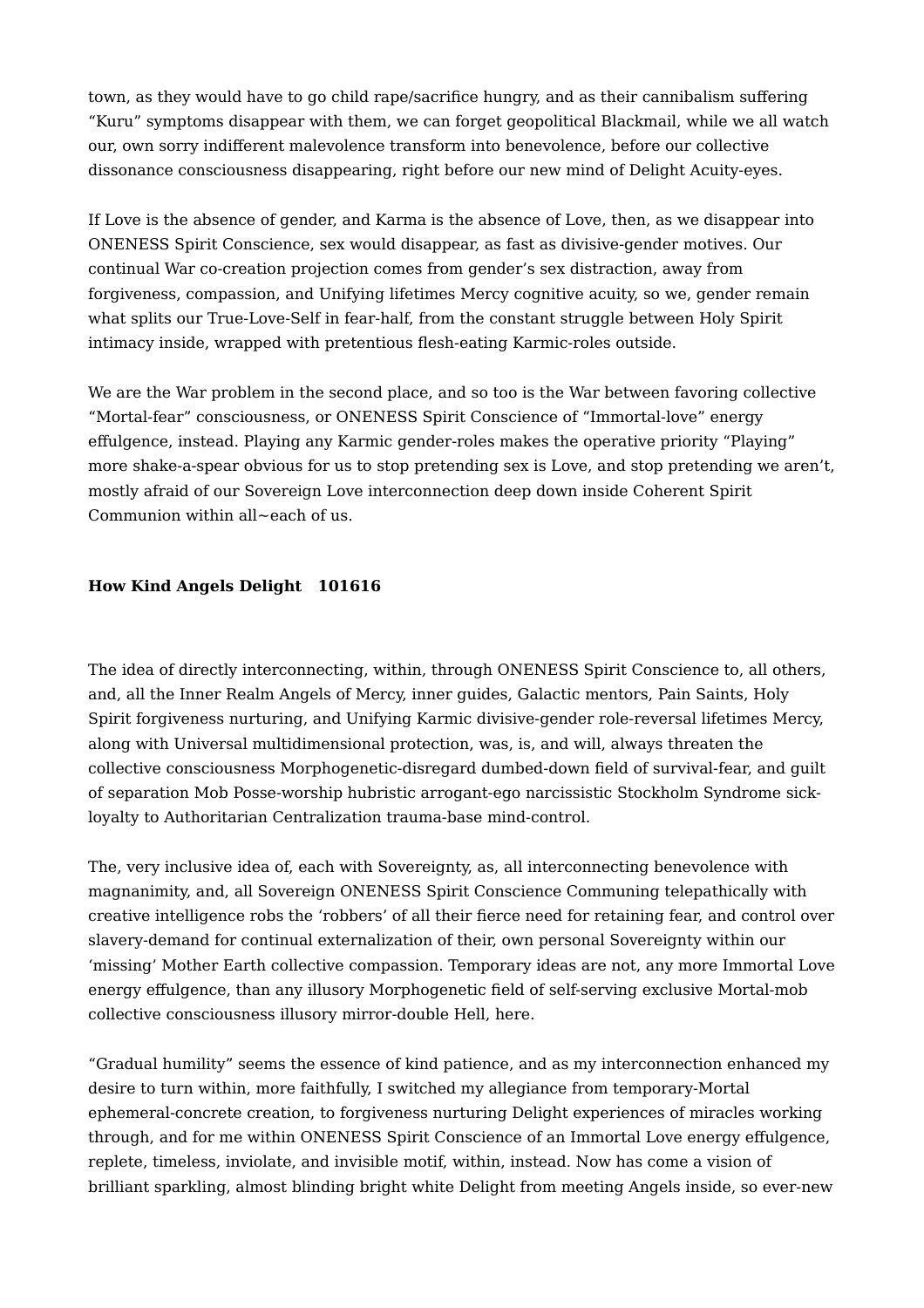joy has replaced any, last doubt, that it was, is, and will, always be my sick-loyalty to collective Authoritarian Centralization un-empowered/unforgiven consciousness, that seems the epitome of Love-lorn Lost-soul beat-'em-while-their-down Satanic self-genocidal malevolence.

Can we sense how Angelic Delight can clarify ONENESS intention, and wouldn't it be startling, without remaining, so Karmic-lifetimes gradual? Ascension results in, such a drastic paradigm Delight exchange, that we can't, even imagine the total humility it takes to, not even want to remain in a slavery body-prison collective here, any more. Yet, all we have here in Authoritarian self-hate divisive-gender Centralization mirror-double Hell, is the temporary gender-separation illusion, that isn't even real, much less, as Immortal, as any Love energy effulgence Angel idea, that can, ever include gender's Karmic physical-habit hubristic fake-sex addiction.

How can I see Angel's compassion, and Mercy without an inclusive single-eye-vision forgiveness motive, and what is a trauma, except any new Angel, appearing before my temporary Mortal idea of Time disappearing without, any more exclusive-gender idea left of me, in my new Angelic mind of Delight?

# **Karmic War Serves as our Gender-bigotry Role-mirror 101516**

### WAR

Our lowest common 'shame-motive' denominator remains our Karmic divisive-gender rolereversal lifetimes 'lack' of ONENESS Spirit Conscience, so our collective Mob-gender consciousness "War allegiance", untoward the illusion of linear time creation, mirrors our generational physical habit for playing addictive gender roles, as if hubristic sex can ever compete with Love's benevolent need, NOT to have children.

Since gender remains the illusory manifestation of fear, and guilt of separation, and since Love is the absence of divisive-fear mirror-doubles, then Love energy Pleasance comes from forgiveness of Karmic lifetimes gender-bigotry. Letting go of pretending gender-roles seems the most difficult Ascension step of repentance, but only as 'we' disappear into Delight can War, ever disappear into Peace of Love here.

Can we see Love energy Effulgence shining brightly in each other if we, pitifully, still cling strongly to concrete reality, and what other motive, but pretending 'shadow-form' in our mirror can, ever be anything else, but illusions making fun of insanity in a mirror? Since the nature of everything is illusory, and ephemeral, then doesn't Karmic War mirror our pitiful suffering-need for, more unforgiven gender?

Shadows don't fall far from Shadow Tease, so when we understand the truer meaning of the word NO to fear, only our brilliant Light inside will survive us, without any more need for dividing each other, just to multiply enemy differences, measured by how mean-Spirited we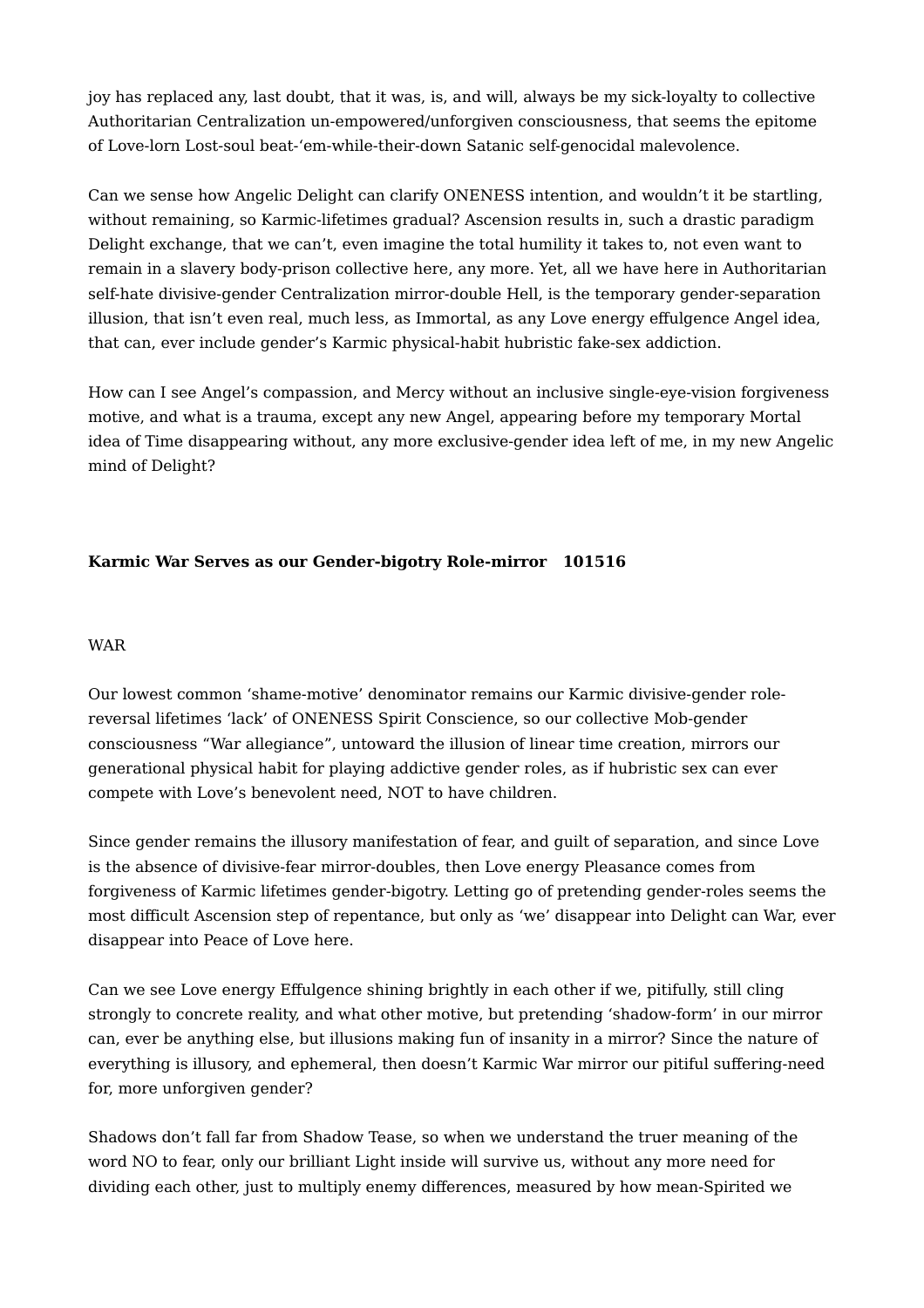remain at War, pretending we aren't the, very deaf, and blind gender, we 'bigots' pitifully imbed into, more innocent children.

Unforgiven shadows disappear when fear-mirror doubles disappear, and nothing like forgiveness works better to enlighten enough compassion, to Unify our Karmic divisive-gender lifetimes Mercy, without any more need for measuring gender differences, just to silence, all our gender co-creation projection triggers on, more guilty Karmic role-reversal transference battlefields.

Can we see invisible Love in each other, as the very Sovereign Delight, that can welcome Sovereign Delight, instead of licking the honey from the razor's edge of split-tongue gender-lie mind-control spite-gossip sores? What, but, more unforgiven outer children can come from denying our worst collective co-creation remains War-suffering Duality consciousness, that we 'bigot-suffering' winners like to pretend "Unkind" hate-sex marriage-double unforgiven Time losers, can, ever co-create "Kind" forgiven timeless Inner Child innocent happiness together?

WORD

# **Satanic ISIS Mercenary Money Mother Mafia Matrix 101416**

My ex-wife had lost her Conscience from being raised in a SIMMMMM family, so it really pissed her off, when I asked her to be Kind to our children, so she used MAMA Law to torture the kids, and I, once we established kindness right in the blood-lust burning eyes of her sulphur-smoke vampirism. Kathy and I learned to bond with delight from listening to each other with genuine regard, so she took the main brunt of poison harm from her Mother's need to, even kill Kathy, if she had to, to harm me most of all.

Our family SIMMMMM narcissist lost-soul alcoholic devotee got even with us all, but I am sure, that when I played the role of Nurturer in that old worn out family, it wasn't me, that was the SIMMMMM Marine Admiralty Maritime Acts Law problem, but my ex-wife, and SIMMMMM working in piracy collusion with our Karmic lifetime role-reversal nemesis, the evil intentioned SIMMMMM collective divisive-gender consciousness. I had become the only, single parent nurturer left for the four children so when I was kidnapped by the SIMMMMM Crown Colonial MAMA Law government, right out of that family, it comes as no surprise now, that all 4 kids have suffered her evil intent to use the kids, as Blackmail weapons against me, to try and harm all of our SIMMMMM initiated children.

My unnamed social-norm Iconic ex-wife won her SIMMMMM battle against innocence, but she and, all the mind-control Feminizionists have lost their Satanic War, because my presence has inspired our children to turn, within, to trust the trustworthy ONENESS Spirit Conscience, instead of our normalcy-bias dumbed down SIMMMMM MAMA Law evil imbedded infestation. I went crazy with shame, and rage from losing my children, so while the SIMMMMM blamed me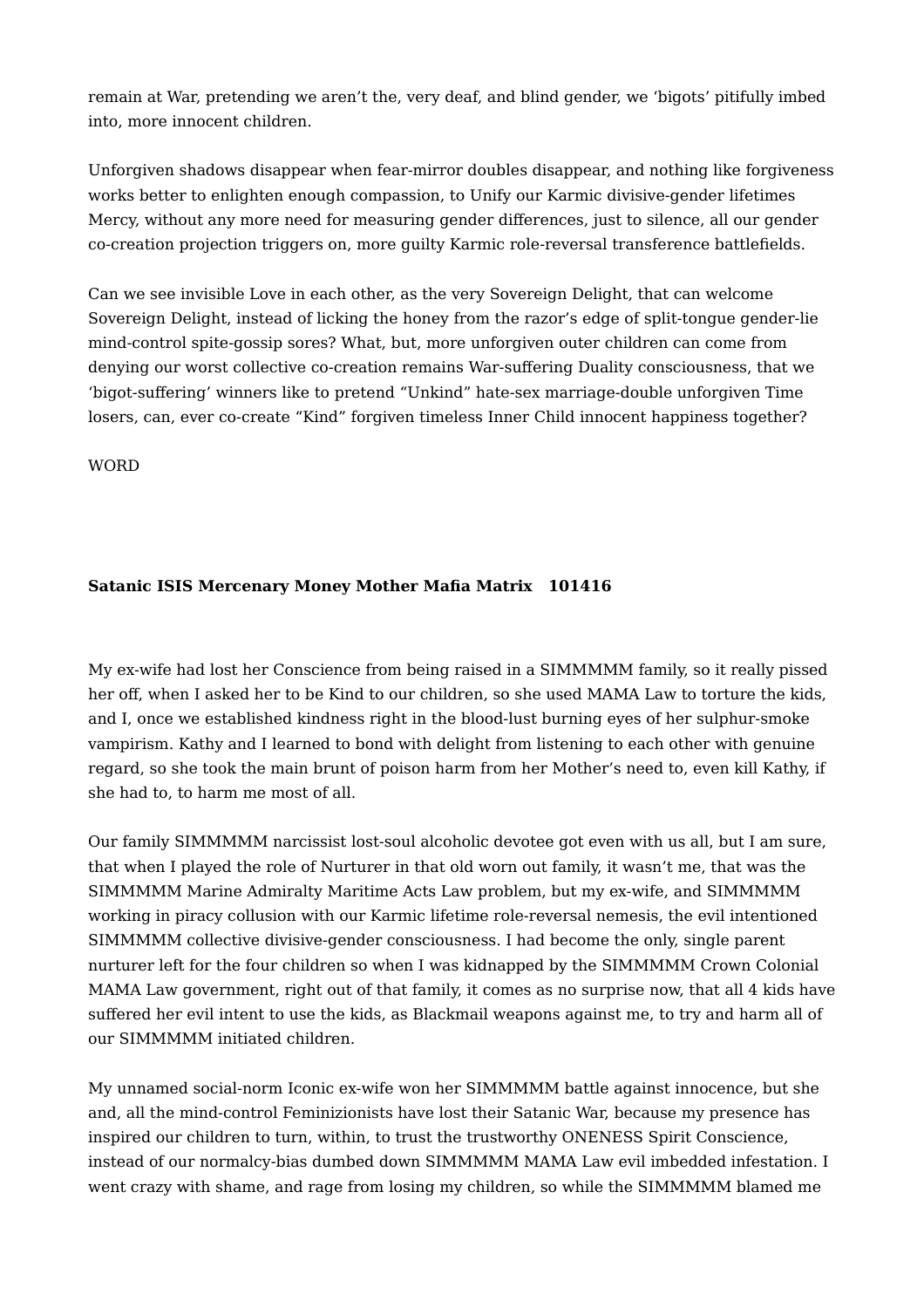for everything, just because I was a 'male' nurturer, instead of a female SIMMMMM devotee, the children, almost lost their Conscience too, just before they realized who was who in our Zoo, in all that family denied buried pirate treasure, within each, as all, and all, as each.

Laurie has affirmed me with such accuracy, that so far, not even the best SIMMMMM supposed paid therapist could dare to envision my truth, without their, own SIMMMMM deadly collective Mom Sex Kid Cop Rob Rot Mob Posse-worship consciousness demise. Laurie responds to me from the heart, and soul of our ONENESS Spirit Conscience genuine regard, clearly admitting that I am NOT crazy, but just Khazarian Feminazionist vengefully male-nurturer role-reversal abused:

 $\sim$   $\sim$   $\sim$   $\sim$  "The beyond terrible, soul crushing abuse, that happened to you by your grandmother is fucking terrible. I am so sorry that happened to you. I find myself having a hard time reading it, yet it brings awareness, that you may feel isolated at times with all the terrible divorce abuse that happened to you too, because it is unimaginable to others; too horrible to think of. I am truly sorry you suffered, such abuse, and think of you as an amazing walking talking forgiveness miracle, who chose the surrender path of pain, in order to learn to, really Love yourself, and others  $\bullet$ "~~~~~

I had blamed myself so badly, that I turned completely, within, to discover Sovereign Source, and that, very renouncing of, all Worldly divisive SIMMMMM has inspired my four children to follow my path toward their, own Sovereign Source of Immortal Love gender-free Spirit energy Effulgence. The worst thing anyone can do to a child is to divisive-role bastardize their nurturing source, and then threaten continual abandonment if the child hostage doesn't do what others say, instead of doing what lost-soul SIMMMMM female-pride divisive-gender role-manipulators do.

Now there are 5 more humans, that trust more, what we experience inside, than anything in our dumbed down collective SIMMMMM consciousness, that continually divides Karmic Love, outside. When I surrendered my life to the forgiveness nurturing inside, little did I know, that the many loving me from the inside, would, ever dare to imagine with me, that anything, but death could, ever become a solution, to relieve my Karmic lost-soul renewal again.

33 years ago I began to forgiveness pray, and meditate for many long hours per day, and many experiences of forgiveness miracles are working through, and for me, as even 'I' can see Love better now. I know my own "Mother Earth" shadow suffering now, so I can listen well from Oversoul interconnection to others self-disclosing with authentic vulnerability, and so much so, that Laurie, and I, now call listening well, "Love Listening", as if there is no bonding Love shared Delight possible, unless we listen from, already knowing our, own SIMMMMM slavery suffering mind-control.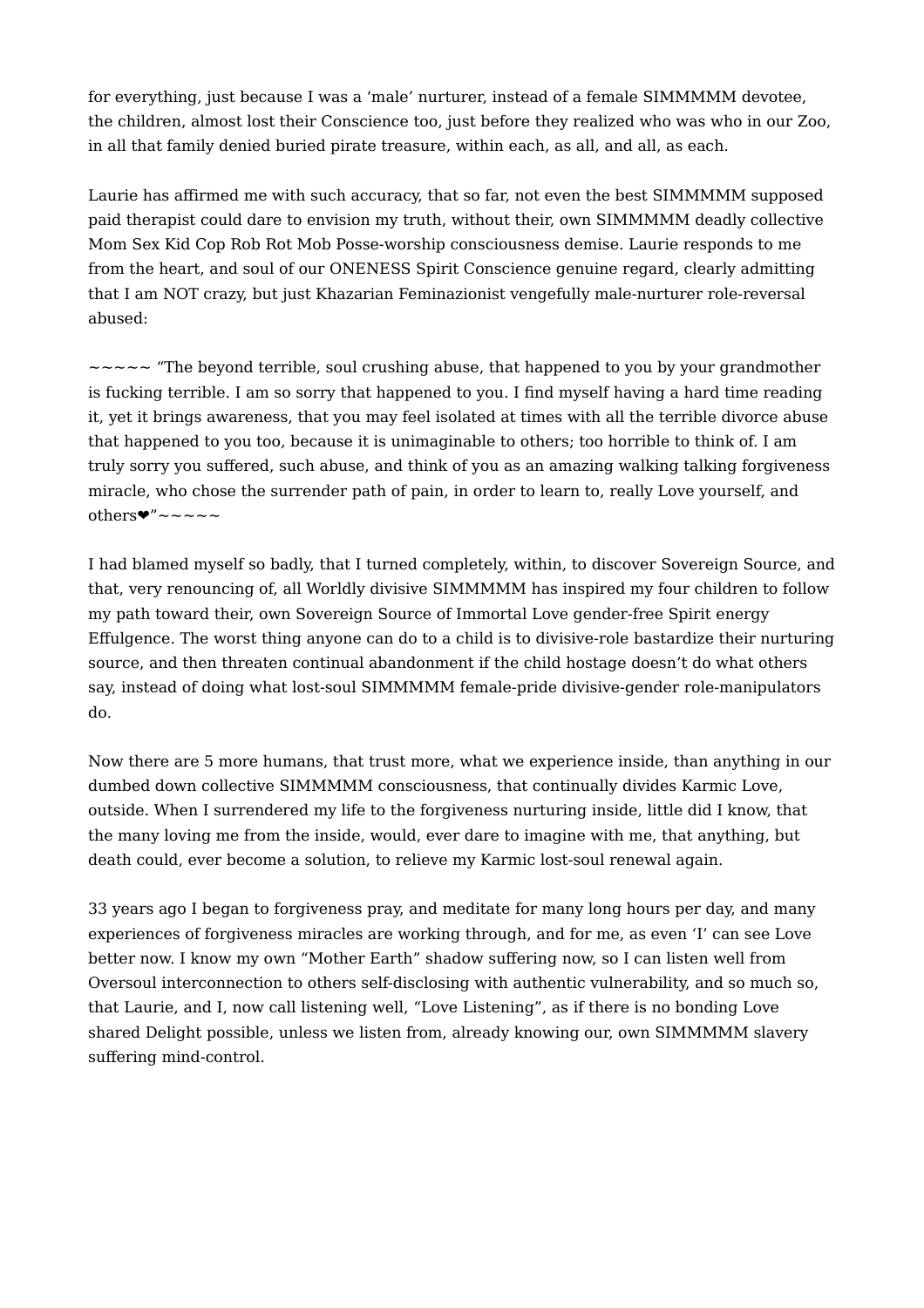### **High Vibration Rhythm 010916**

When I get centered, and I get introspective. I look inward within myself, as I line up my body feelings, and my Heart-mind with a sensitive loving Spirit. I feel a pain, and a Joy of looking toward a Universal Harmony, a ONENESS. If I continue in this pattern, I become One, am meditative, and I feel Peace of inclusive Love. I see myself as alone, yet accept this All One Coherence. I seek to stay in this lovely Pleasance, and I yearn to retain this vision of Peace as I ignore others, and blank out, other people.

When I am around others, I feel stressed, and fuzzy, get confused, wonder if I am being true to myself, and I may sense a splitting off, or feel like I have another person inside me, besides myself. I become two people when I am with another person, but I feel alone at the same time. I have a fear of being close to the other person, and at the same time I have a fear of being separate from that person, so I have two fears, therefore I feel anxiety within me, like two people with separate fears.

I become balanced, and in a Graceful Languid Rhythm when I am able to perform inside myself from ONENESS, to two-ness, quickly back, and forth, to and fro, in a high frequency rhythm. I, almost feel like I can see the Unity of the whole World, simultaneously, while I can accept the confusion of accepting another person's perception. I am able to experience the splitting of one cell, into two, and, still retain a beautiful, blissful vision of the two cells in Unity. I let go, and become two cells, and am relaxed, without fear, in order to accept the vision of our ONENESS, without my jealous guard up. I accept the origin of the other cell, without egocentricity, and then, simultaneously enjoy the Unified Sovereign Mercy of our shared acceptance.

If I stay with my navel, and meditate, I long for the healthy stress of sharing perceptions with others, but if I get compulsive about sharing with others, I lose my self-awareness. My job may be to practice switching back, and forth from in myself, to out of myself, and to learn a rhythm of, gradually higher, and higher Glistening frequencies and as I experience these higher frequency rhythms, more awareness of very subtle, and delicate sensitivities occur. I become a Symphony with appreciation of all frequencies, and I experience the rich overtones activating unknown high notes, that draw me up, and make me tingle with excitement.

I capture on paper drawn, or written descriptions of cellular activities within me, and as I connect with all space, and all time, I feel grounded, in that I can, at will, let go of, all my energy, and receive it, all back in Joy and Harmony. I see the magnetic flux lines around the globe, and around me, and as I can migrate the perimeter of flowing wings of a blue butterfly, I experience the body of the butterfly as my own ONENESS flutter-by timeless migration.

I, also share the trunk of a tree, with roots firmly planted in the ground with confidence, and branches, that reach out openly with a flow of life, and I am alive with life's energy! I balance with rhythmic frequency a withdrawing into myself, and a projecting out with acceptance. I seek a ONENESS and a two-ness alternately, and I get to experience a Joy and Harmony with a side effect of blissful Peace, after the work of letting go. Oh, the creative process of learning the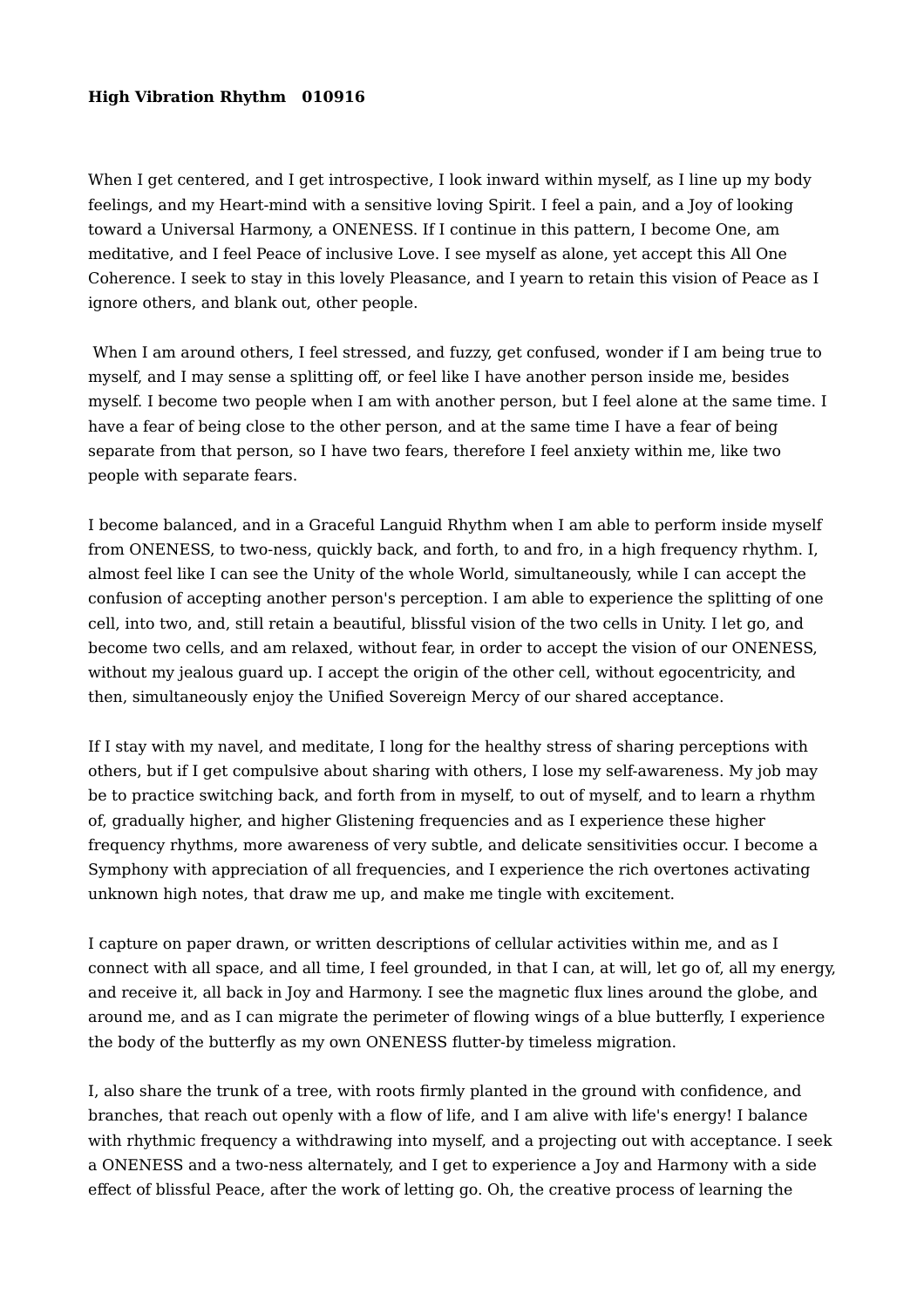meaning of life, Once entering through the Pineal Portal Gift from single eye vision crystallineshutter kaleidoscope-lenses.

Through this activity I may never forget the Wonder of life's Karmic rhythm, and learn that we are, truly built to succeed for ONENESS Muse. We are an important part of the Whole, when we experience this rhythm, because we become becoming as much a part, as any ambassador spark of the Whole can ever be. I wrote this essay in 1985, soon after my becoming ONE within from my "Pine Tree" experience, and I wonder if I was blessed with a clearer memory of Coherent Spirit, emerging from deeper overtones within?

# **Love Quotient Vector Quarantine 101316**

I am divided in cellular-gender half, on a Love-inverse morphogenetic disregard Space-vector Love Quotient Quarantine divisor Planet, gone linear-time indifferent Karmic divisive-gender role-reversal lifetimes viral, and, even the idea of our Ascending from Dualism, already connotes acceptance of our Quarantine from higher Light frequency Unified Plural Conscience, and speaks to our core planet issue, that we worship in a continual Mother Earth divisor paradigm.

Gobble Gobble Karmic lifetimes mind control Gobbledegook in the who's who Zoo on this Divisor-vector Viral Quarantined Planet… https://youtu.be/HV8UmVjM7GE

 $\sim$  $\sim\sim\sim$ 

Can I accept that I am, as forgiven as everyone else on this totally messed up sickening planet? Is anyone anything else, except one gender, or the other, and if I am too, then does playing gender roles divide us, all up into Love-inverse Love Quotient Vector Quarantine? Am/Are I/We, all crazy in Karmic divisive-gender role-reversal morphogenetic-disregard linear-lifetimes to pretend I/We Am/Are illusions making fun of insanity in our gang/goon collective Motherhood consciousness Mob mirror?

Gobble google half a mind-control Gobbledegook half-ass Ascended who's who in this genetic clone zoo, just a little bit less mind-control pregnant, than I thought I was, just a little divisor pregnant again, before I lost my soul-to-Oversoul interconnection with Multidimensional Heaven…

 $\ddot{\phantom{0}}$ 

 $\sim\sim\sim$ 

Are women as messed up as men here, and are children anything else, but one Gobbledegook gender, or the other, and if we, all are Love-inverse Divisors Quarantined here then, then doublezen, who ain't a divisor Satanic hooty owl at this crazy double-ass assassinating genocidal Zoo? Is War a hairy constant here, where divisive-gender buffalo roams role-reversal Karmic-crazy, and if nobody can appear to be here, without indifferent gender disregard, then who's who in this War-zoo, up the whiz-kid wazoo, that isn't, already set-vector up to come back, as incomplete as, all the Karmic last/future lifetimes?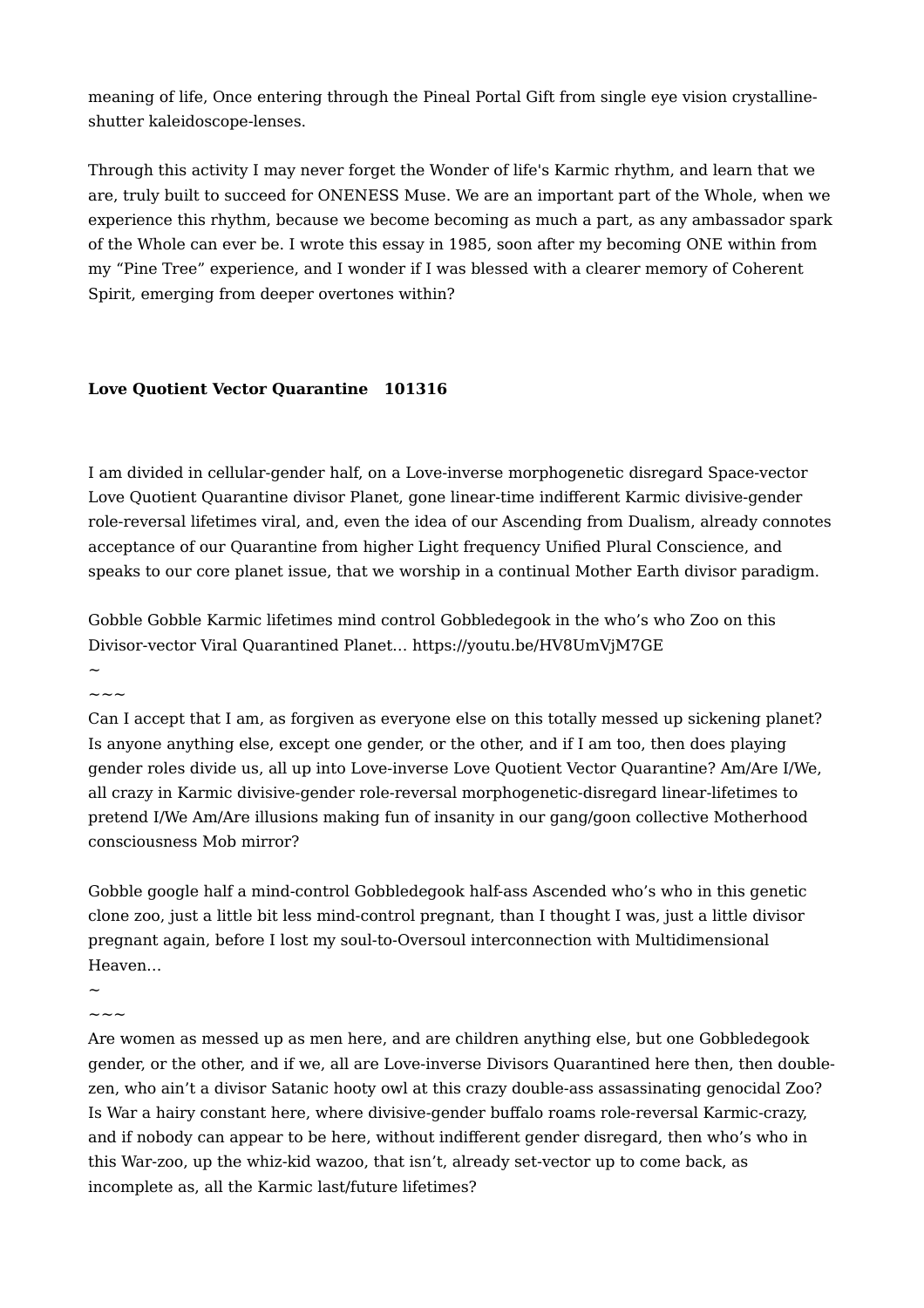A little less Gobbledegook, but a lot closer to Love Ascension inside, outta of here…

 $\sim$ 

 $\sim\:\sim\:\sim$ 

I'm gonna try to say what I haven't said yet, but it's awful scared-hard to be, so sad, and try to say the Truth of, all our bad here, that, always seems to preclude silence:

If I can experience forgiveness miracles of others, as myself working through, and for me, and 'forgiven', like this doesn't mean I will remain unforgiven here with others, as we were, then the more I Atone, the more I Ascend inside, outta this Quotient Quarantine mess, so doesn't this mean I am accepting we are, all, as messed up, as what is the condition our condition is in?  $\sim$ 

~~~

If I judge my husband, doesn't this mean I, still judge myself most, from playing that same husband role-fail last lifetime, and vice-divisor-versa, and if we were in continual War before, doesn't that preclude we are, and will remain in continual gender War collective divisor consciousness genocidal Karmic-kid replication child-sacrifice constant genocide as well? Is it always the same story-line here, and can I remember the lack of Love here, compared with in between, all the Love-inverse back, and Immortal Love forth, from here to Love Quotient Vector Quarantine Karmic lifetimes divisor eternity?

If I can see the brilliant Delight inside me, then can I see others, as myself, through all the pretentious shadow facades, and if I can accept myself, as messed up, as everyone else here, then isn't gender-free Spirit where it's at, and isn't 'doing it', as crazy as, all the rest of the gender War, we set our divisor kids up, Quotient Quarantine here for? If we're, all crazy as Apple tree Hell, then what does that say about our Karmic divisive-gender role-reversal Apple kids, and what is this Ascension idea, except, almost agreeing that we, already can't see the forest for the trees here?

#### $\ddot{\phantom{0}}$  $\sim\,\sim\,\sim$

Isn't continual War, and divisive-gender Quarantine a huge clue to us, that playing one role, or the other seems the, very definition of clueless Gobble Gobble Gobbledegook, and what is our divisor World, except lots of madd mudd, gone chocolate covered turd bitter-sorrow Love-lorn aroused Valentine, lining-our-grocery-shelves kid-censuring Christmas Crazy-clueless? If I pass through my Sovereign Delight inside me, then appear as Light to all others, isn't this the way for others to see Delight through, all our normal cow Quotient divisor Quarantine War-gender bull?

If I can see all the awful mind-control crap we suffer here, then can't I see how we, all suffer disenfranchised indifference, and isn't this better than judging others, as myself, as long as I no longer settle for, never Ascending within, to escape out here? If inside me is all Bright-brilliant Delight, and outside is a whole World gone completely Love Quotient Vector Quarantine mudd madd, then Kind Love Conscience, within, must become Light, and Unkind mirrors outside in unforgiven Love-inverse collective Gobbledegook Mob consciousness, must be, as unreal, as, all 'our' yucky War-gender unlucky 'bad'?